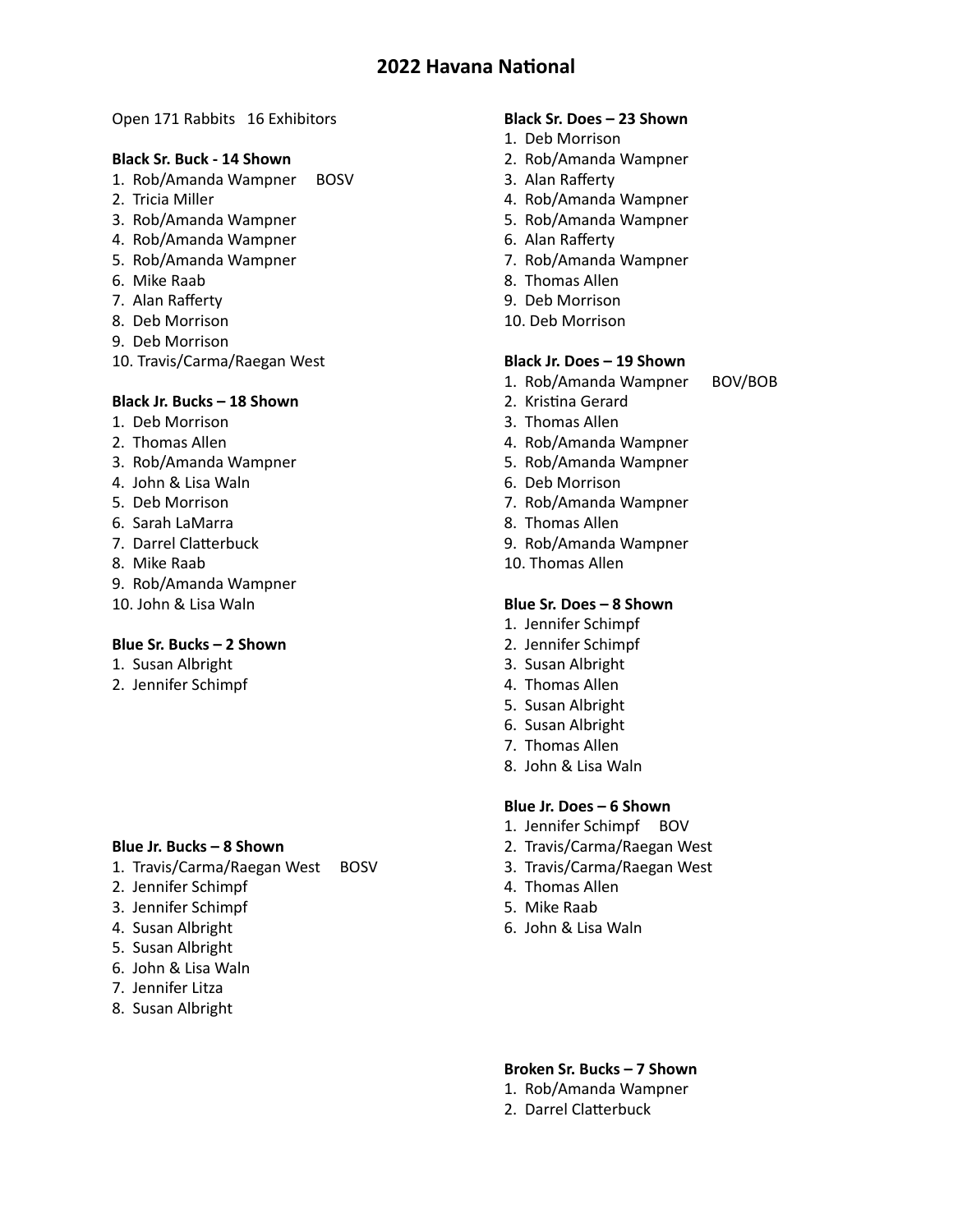- 3. Kristina Gerard
- 4. Rob/Amanda Wampner
- 5. Rob/Amanda Wampner
- 6. Tricia Miller
- 7. Mike Raab

### **Broken Jr. Bucks – 14 Shown**

- 1. Rob/Amanda Wampner BOSV/BOS
- 2. Deb Morrison
- 3. Thomas Allen
- 4. Sarah LaMarra
- 5. John & Lisa Waln
- 6. Thomas Allen
- 7. Rob/Amanda Wampner
- 8. Rob/Amanda Wampner
- 9. Travis/Carma/Raegan West
- 10. Travis/Carma/Raegan West

### **Chocolate Sr. Bucks – 3 Shown**

- 1. Janis Horan
- 2. Jennifer Litza
- 3. DQ

### **Chocolate Jr. Bucks – 4 Shown**

- 1. Rob/Amanda Wampner BOSV
- 2. Travis/Carma/Raegan West
- 3. Thomas Allen
- 4. Thomas Allen

## **Lilac Sr. Bucks – 2 Shown**

- 1. Susan Albright
- 2. Susan Albright

### **Lilac Jr. Bucks – 5 Shown**

- 1. Thomas Allen BOV
- 2. Thomas Allen
- 3. Susan Albright
- 4. Susan Albright
- 5. John & Lisa Waln

# **Broken Sr. Does – 8 Shown**

- 1. Rob/Amanda Wampner
- 2. Darrel Clatterbuck
- 3. Rob/Amanda Wampner
- 4. Rob/Amanda Wampner
- 5. Tricia Miller
- 6. Rob/Amanda Wampner
- 7. Alan Rafferty
- 8. Deb Morrison

## **Broken Jr. Doe – 12 Shown**

- 1. Rob/Amanda Wampner BOV
- 2. Rob/Amanda Wampner
- 3. John & Lisa Waln
- 4. Rob/Amanda Wampner
- 5. Thomas Allen
- 6. John & Lisa Waln
- 7. Rob/Amanda Wampner
- 8. Deb Morrison
- 9. Sarah LaMarra
- 10. John & Lisa Waln

### **Chocolate Sr. Does – 7 Shown**

- 1. Janis Horan BOV
- 2. Alan Rafferty
- 3. Travis/Carma/Raegan West
- 4. Tricia Miller
- 5. John & Lisa Waln
- 6. Janis Horan
- 7. Thomas Allen

### **Chocolate Jr. Does – 4 Shown**

- 1. Thomas Allen
- 2. Jennifer Litza
- 3. Thomas Allen
- 4. Tricia Miller

### **Lilac Sr. Does – 1 Shown**

1. Alan Rafferty BOSV

### **Lilac Jr. Does – 6 Shown**

- 1. Jennifer Schimpf
- 2. Thomas Allen
- 3. Susan Albright
- 4. Thomas Allen
- 5. Susan Albright
- 6. Susan Albright

#### **Fur – 24 Shown**

- 1. Rob/Amanda Wampner
- 2. Deb Morrison
- 3. Alan Rafferty
- 4. Rob/Amanda Wampner
- 5. Kristina Gerard
- 6. Alan Rafferty
- 7. Deb Morrison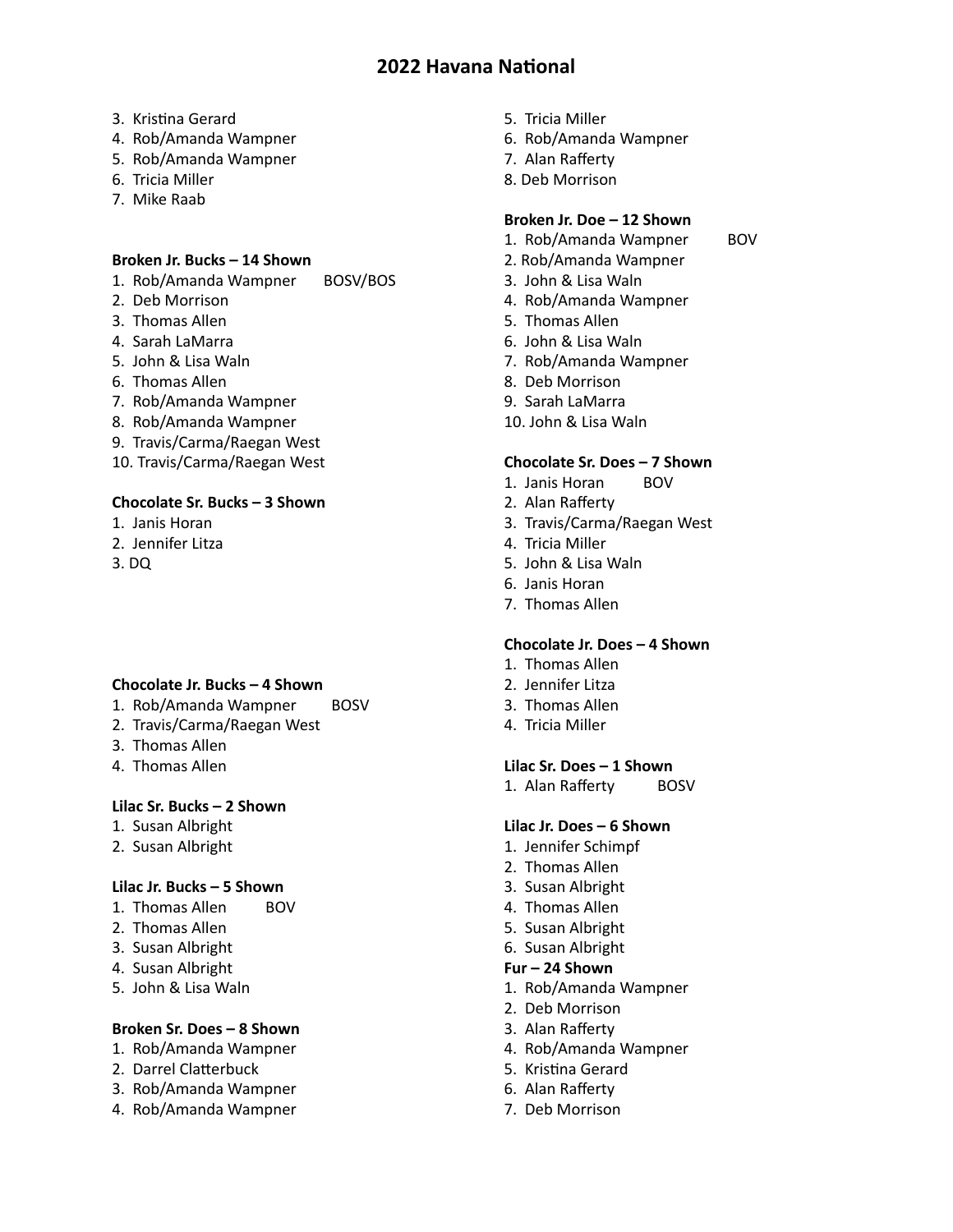8. Rob/Amanda Wampner

9. Rob/Amanda Wampner

10. Thomas Allen

Youth 102 Rabbits – 12 Exhibitors

### **Black Sr. Bucks – 9 Shown**

- 1. Oscar Vartanian BOSV
- 2. Samantha Fuller
- 3. Sabrina Fuller
- 4. Samantha Fuller
- 5. Oscar Vartanian
- 6. Oscar Vartanian
- 7. Dylan Neely
- 8. Dylan Neely
- 9. Brooklyn Powell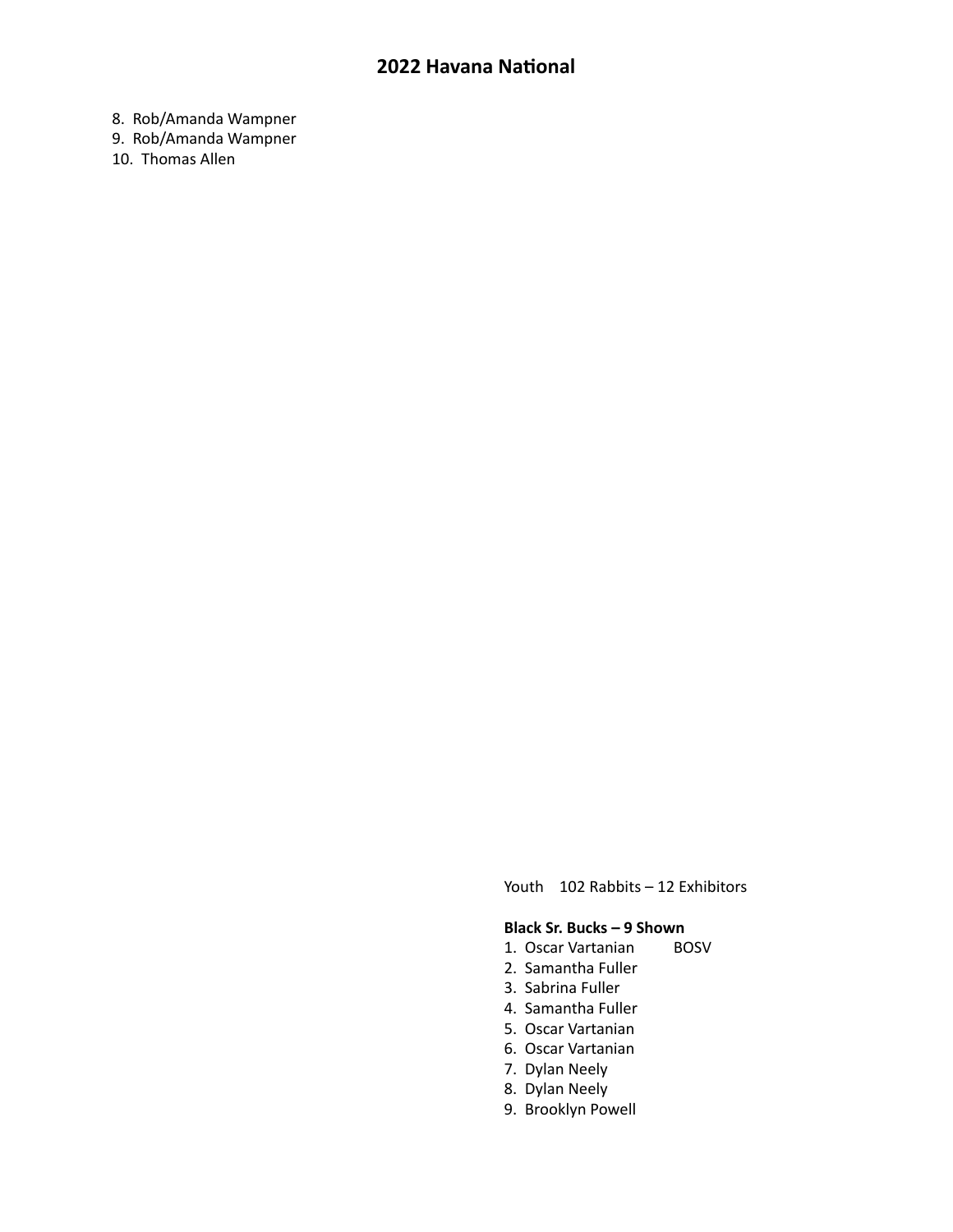## **Black Jr. Bucks – 6 Shown**

- 1. Bailee Cupit
- 2. Bailee Cupit
- 3. Jayden & Sophia Carter
- 4. Payton McKittrick
- 5. Oscar Vartanian
- 6. Oscar Vartanian

### **Blue Sr. Bucks – 5 Shown**

- 1. Samantha Fuller BOV/BOS
- 2. Cali Saale
- 3. Cali Saale
- 4. Sora Hudgens-White
- 5. Kersten Zimmerman

## **Blue Jr. Bucks – 1 Shown**

1. Oscar Vartanian

### **Broken Sr. Bucks – 10 Shown**

- 1. Samantha Fuller BOSV
- 2. Oscar Vartanian
- 3. Kersten Zimmerman
- 4. Brooklynn Powell
- 5. Brooklynn Powell
- 6. Brooklynn Powell
- 7. Dylan Neely
- 8. Brooklyn Powell
- 9. Taylor Matthew
- 10. Taylor Matthew

### **Black Sr. Does – 10 Shown**

- 1. Oscar Vartanian BOV/BOB
- 2. Sabrina Fuller
- 3. Jayden & Sophia Carter
- 4. Dylan Neely
- 5. Dylan Neely
- 6. Samantha Fuller
- 7. Taylor Matthew
- 8. Kersten Zimmerman
- 9. Jayden & Sophia Carter
- 10. Brooklyn Powell

### **Black Jr. Does – 5 Shown**

- 1. Bailee Cupit
- 2. Cali Saale
- 3. Sabrina Fuller
- 4. Kersten Zimmerman
- 5. Jayden & Sophia Carter

### **Blue Sr. Does – 5 Shown**

- 1. Cali Saale BOSV
- 2. Sabrina Fuller
- 3. Cali Saale
- 4. Brooklynn Powell
- 5. Sora Hudgens-White

#### **Blue Jr. Does – none shown**

## **Broken Sr. Does – 9 Shown**

- 1. Jayden & Sophia Carter BOV
- 2. Brooklynn Powell
- 3. Kersten Zimmerman
- 4. Dylan Neely
- 5. Cali Saale
- 6. Brooklynn Powell
- 7. Sora Hudgens-White
- 8. Sabrina Fuller
- 9. Brooklynn Powell

### **Broken Jr Bucks – 4 Shown**

- 1. Jayden & Sophia Carter
- 2. Oscar Vartanian
- 3. Jayden & Sophia Carter
- 4. Oscar Vartanian

### **Chocolate Sr. Bucks – 10 Shown**

- 1. Kersten Zimmerman BOSV
- 2. Samantha Fuller
- 3. Bailee Cupit